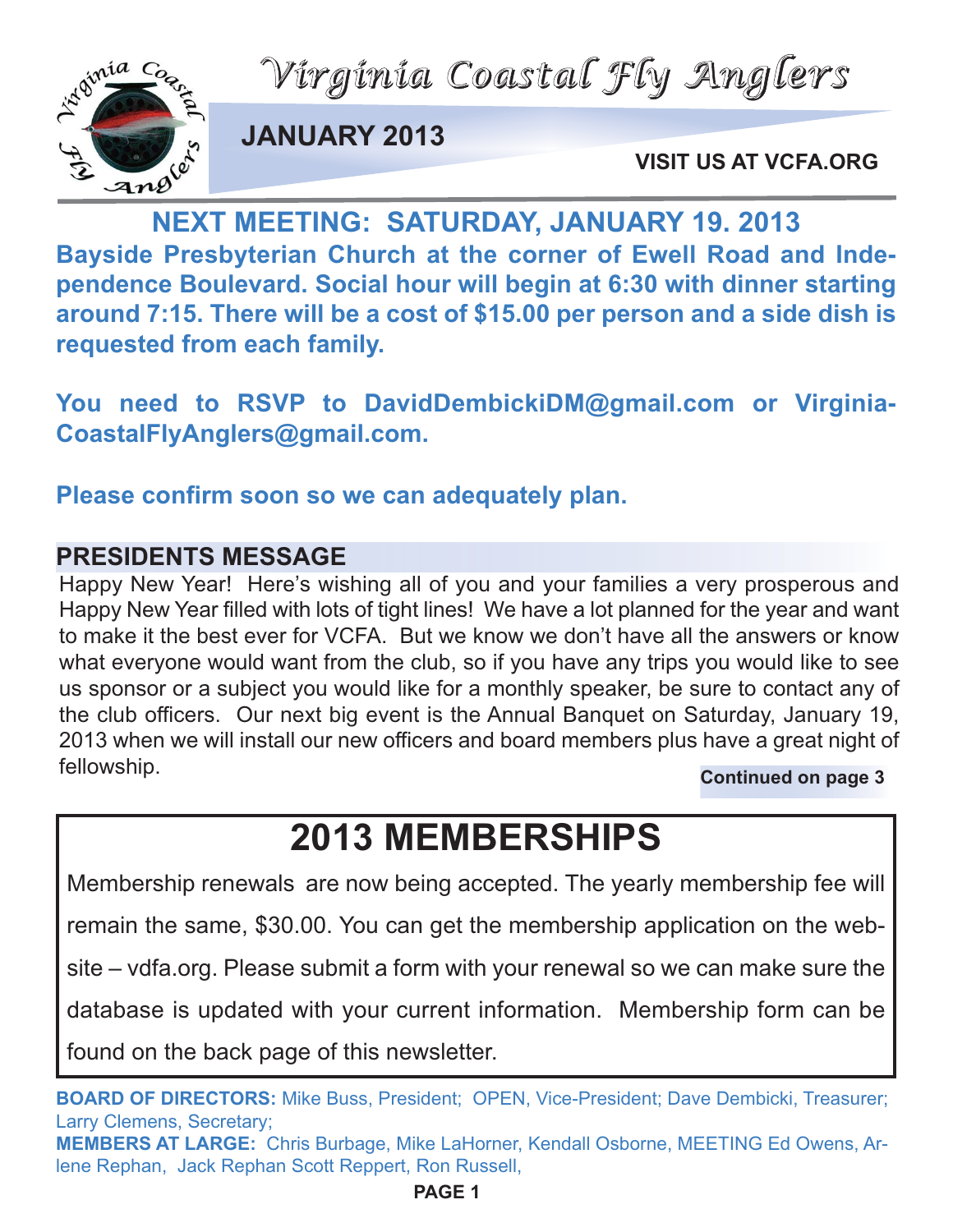All information is tentative and subject to change. Current information will be posted on the Website (www.vcfa.org) and Facebook

| <b>JANUARY 19</b> | <b>Annual Dinner</b>                     |
|-------------------|------------------------------------------|
| FEBRUARY 21       | Allen Cain, Redfishing in Wilmington, NC |
| MARCH 21          | Vinc Staley, Rappahannock Shad           |
| <b>APRIL 18</b>   | Late Spring Fishing Opportunities        |
| <b>MAY 16</b>     | <b>Trout Fishing</b>                     |



# TRIPS in the planning

## **Cape Henlopen, MD**

Wade Fishing trip for flounder.

## **Wilmington. NC**

Redfish on the flats. Boat trip or guide opportunities.

## **Harker's Island**

October 19 0 November 03. Same details as in the past years Contact Mike Buss for reservation information

Mike4519@verizon.ne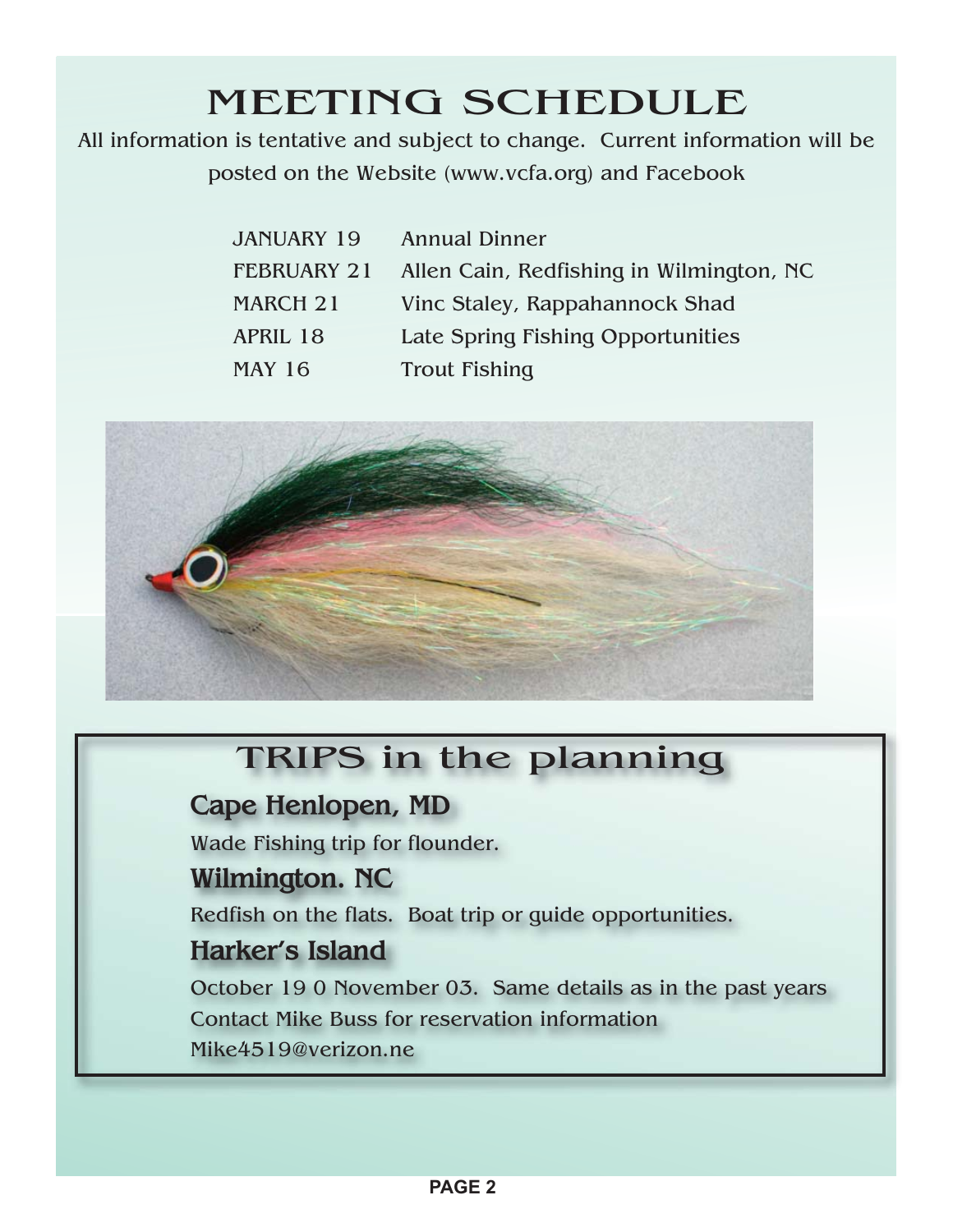#### **Presidents Message (Continued from Page 1)**

Congratulations to all of our new officers and board members. The board members are: Chris Burbage, Noel Horne, Mike LaHorner, Kendal Osborne, Ed Owens, Jack and Arlene Rephan, Scott Reppert, and Ron Russell. I will again be your president with Larry Clemens as secretary, and Dave Dembicki the treasurer. Ron Russell received a strong write in vote for vice president and will serve as the vice president until someone will step up and help him.

Be sure to mark your calendars for Saturday, January 19, for the Annual Banquet. We will have it at the Church with a social hour beginning at 6:30 pm and food served at 7:30 followed by a fishing slide show and raffles. The cost will be \$15 per person and we are asking everyone to bring a dish. Please RSVP to Dave Dembicki at *DavidDembick*idm@gmail.com so he can coordinate the dishes and we don't end up with everyone bringing a tub of potato salad! In addition, Kevin DuBois is putting the picture show together and he needs pictures of fish you all have caught throughout the year, so if you would like to share your successes with us, be sure to email those pictures to him. Kevin's email is ispeakforthewetlands@verizon.net . We already have a lot of really neat raffle items and it is always a fun time. Annual dues are also due and payable and if you pay at the banquet you get 10 free raffle tickets. We have kept the cost the same, \$30 for the year and that includes all family members. We have a couple of really good speakers scheduled to get the year off to a great start.

In February, Capt. Allen Cain from Wilmington, North Carolina will be speaking to us about the fishing possibilities around his home waters of Wilmington. He will also show us how to tie some of his favorite fly patterns during the fly tying session prior to the regular meeting that starts at 6:30 pm. In March Vince Staley from Fredericksburg will talk about all the fishing opportunities on the Rappahannock River. He was the guy who clued us in on where to fish for shad and stripers last year and we had our best year ever for shad and we started to catch some stripers with his help! It should be a very informative session. We will again have the house at Harkers, and this year we will be checking in Friday, October 18, and checking out Sunday, November 3, the day after the BBQ.

I moved the dates up a week to avoid the traditionally unpredictable November weather and it will allow us to fish the late Spanish Mac bite. They typically run over 5 pounds. We will also be renting a boat for use by those staying at the house. More details will follow as we get closer to October. We also have a shad trip planned for April with the dates and details TBD. I'm sure after Capt. Cain's talk in February there will be some interest in going down there as well. Fishing is picking up for the big stripers and will get better with each passing day. Larry's brother was out trolling off Cape Henry last week and in just a couple of hours caught 2 stripers over 50 pounds and 4 of them over 40 pounds. He said they were not deep and we would have had a shot at them with flies.